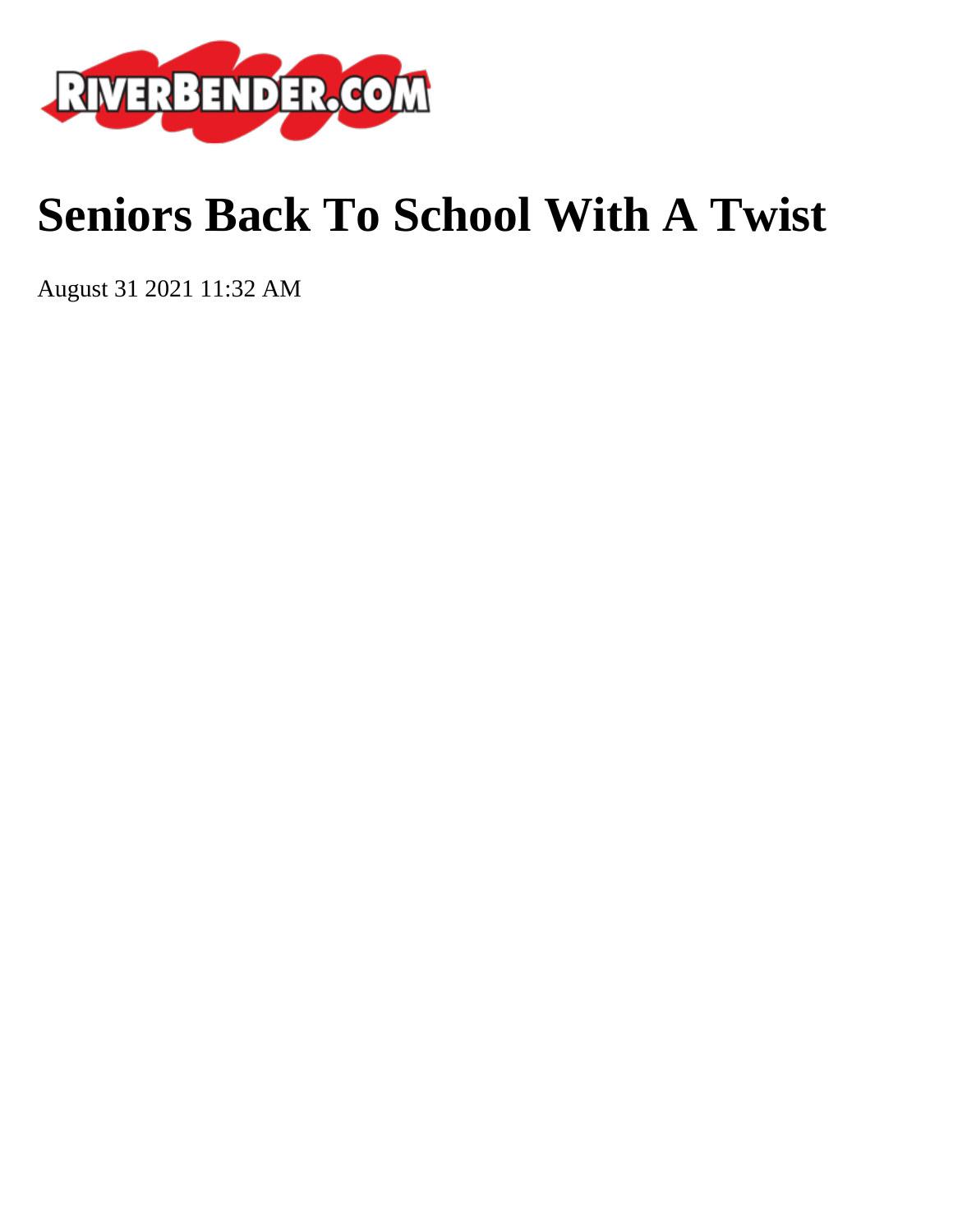

ARNOLD - Students of all ages are back to school recently. Most stories and pictures of kids returning to school are familiar. But Cedarhurst Living has their own version of a back to school story, with a twist.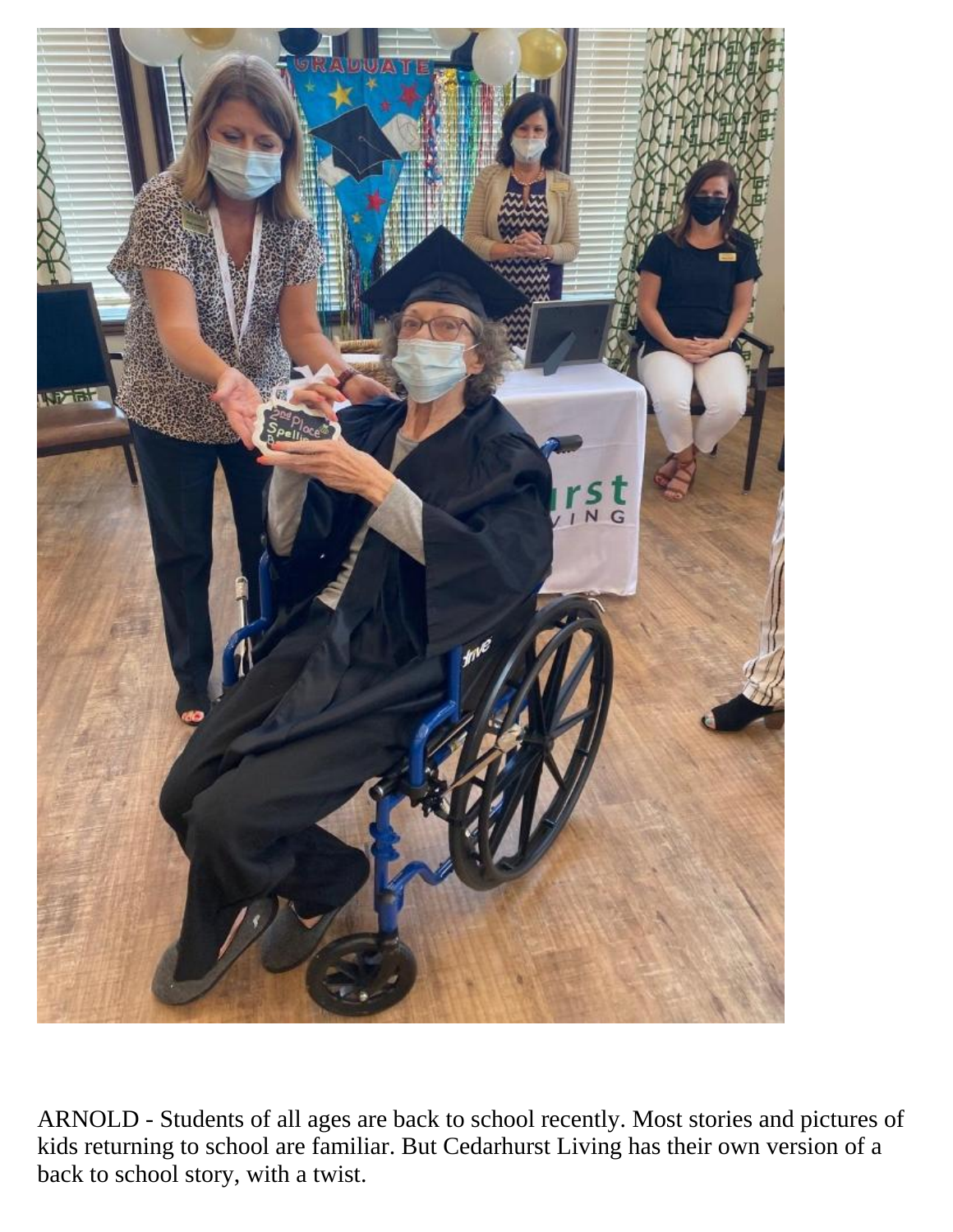While it is back to school month, Cedarhurst of Arnold decided it shouldn't be that only kids get to "have all the fun of hitting the books." So they are putting their seniors back in class, too.

They are not talking about 17 year old or 22 year old seniors, but the seniors living at the senior living communityin Arnold. They were all presented with diplomas on Friday.

Community and corporate staff will be teaching all types of classes including Shop Class, Math League, Spelling Bee, Physical Education, Home Economics, and Music Class to get the residents' minds sharp at the beginning of the school year.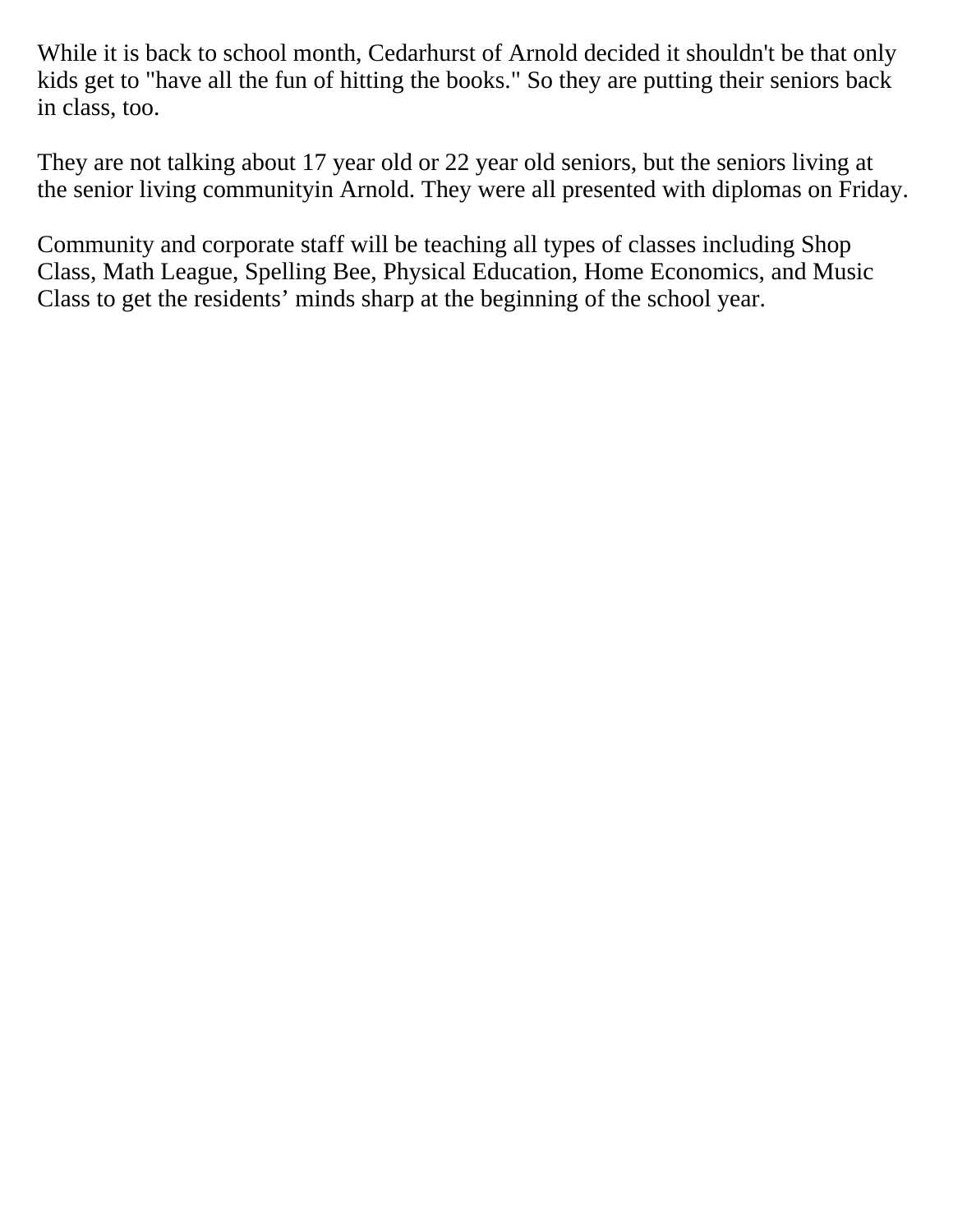

Studies show that, even the most minor of activities, show results in keeping the mind active and sharp.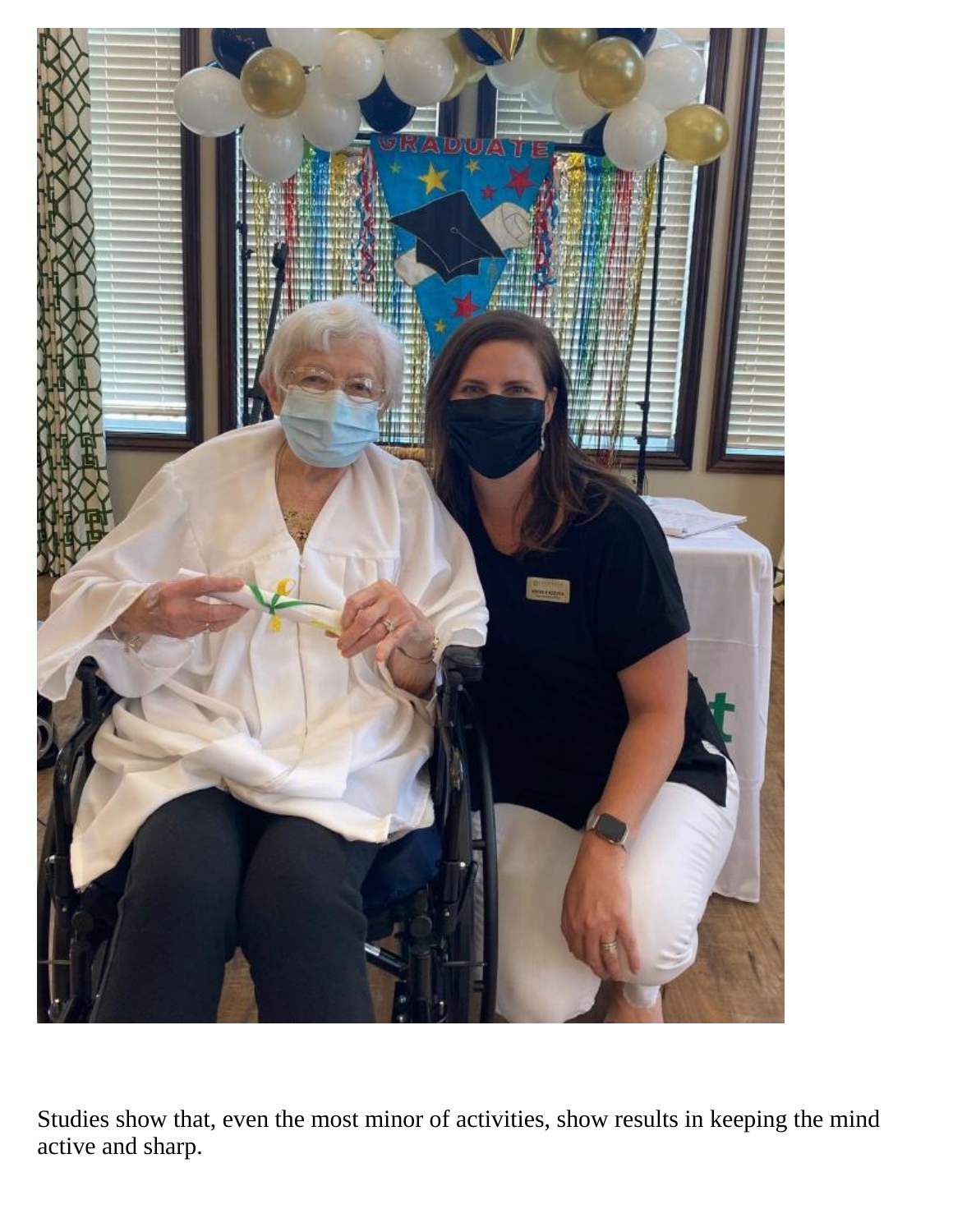"Simple card games such as Poker, Solitaire, Go Fish, and Memory Match can help to improve cognitive function in seniors," says Johanna Miller, Life Enrichment Director of Cedarhurst of Arnold. "Card games stimulate parts of the brain responsible for logical problem-solving and memory retention, along with other functions. Fitness activities help you maintain and even improve your balance, flexibility, strength, and aerobic conditioning. An active lifestyle can help keep your body and mind healthy while boosting your enjoyment of life."

For more information about [Cedarhurst of Arnold](http://cedarhurstliving.com/) contact: Robb Yagmin at 913.908.0028.

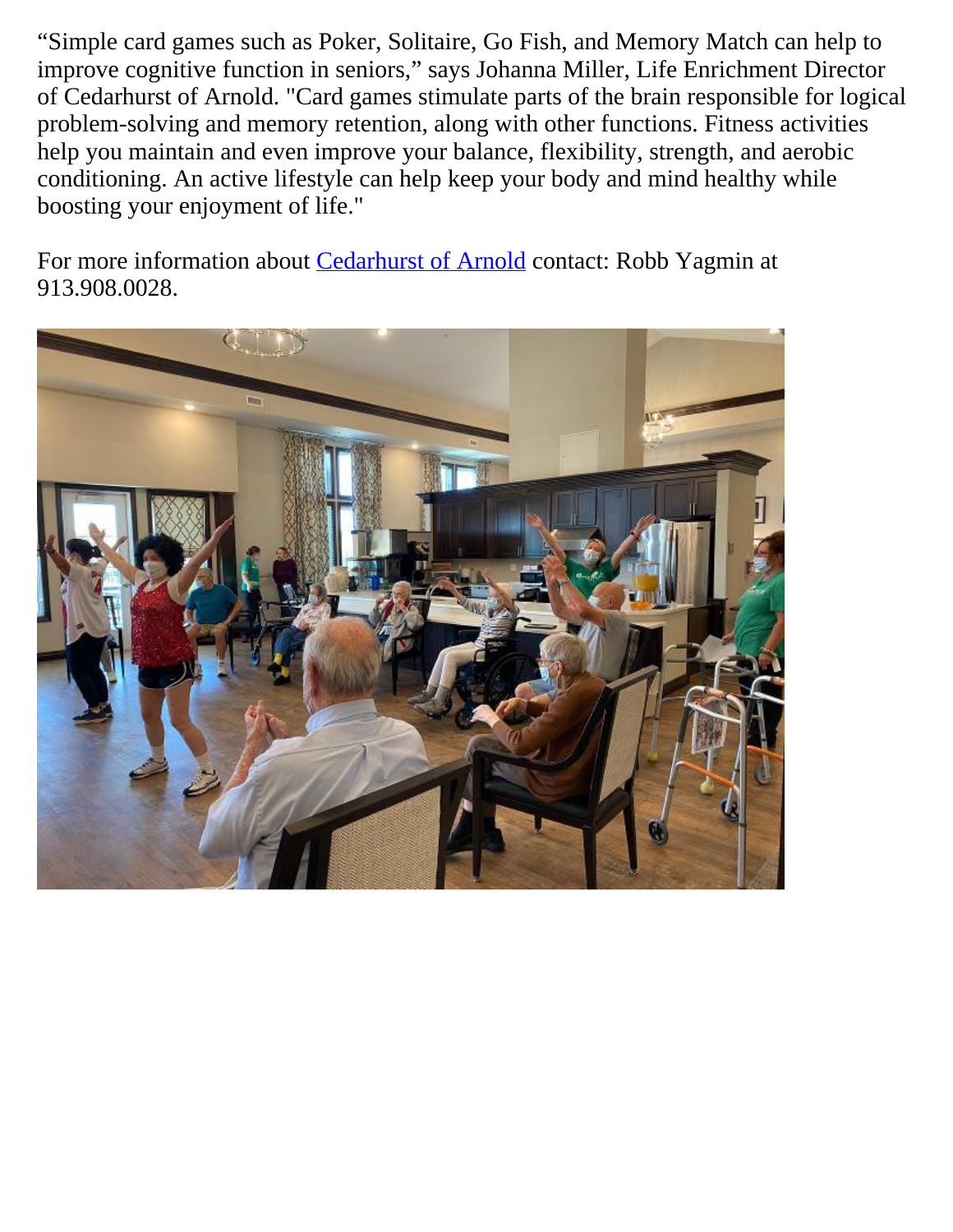